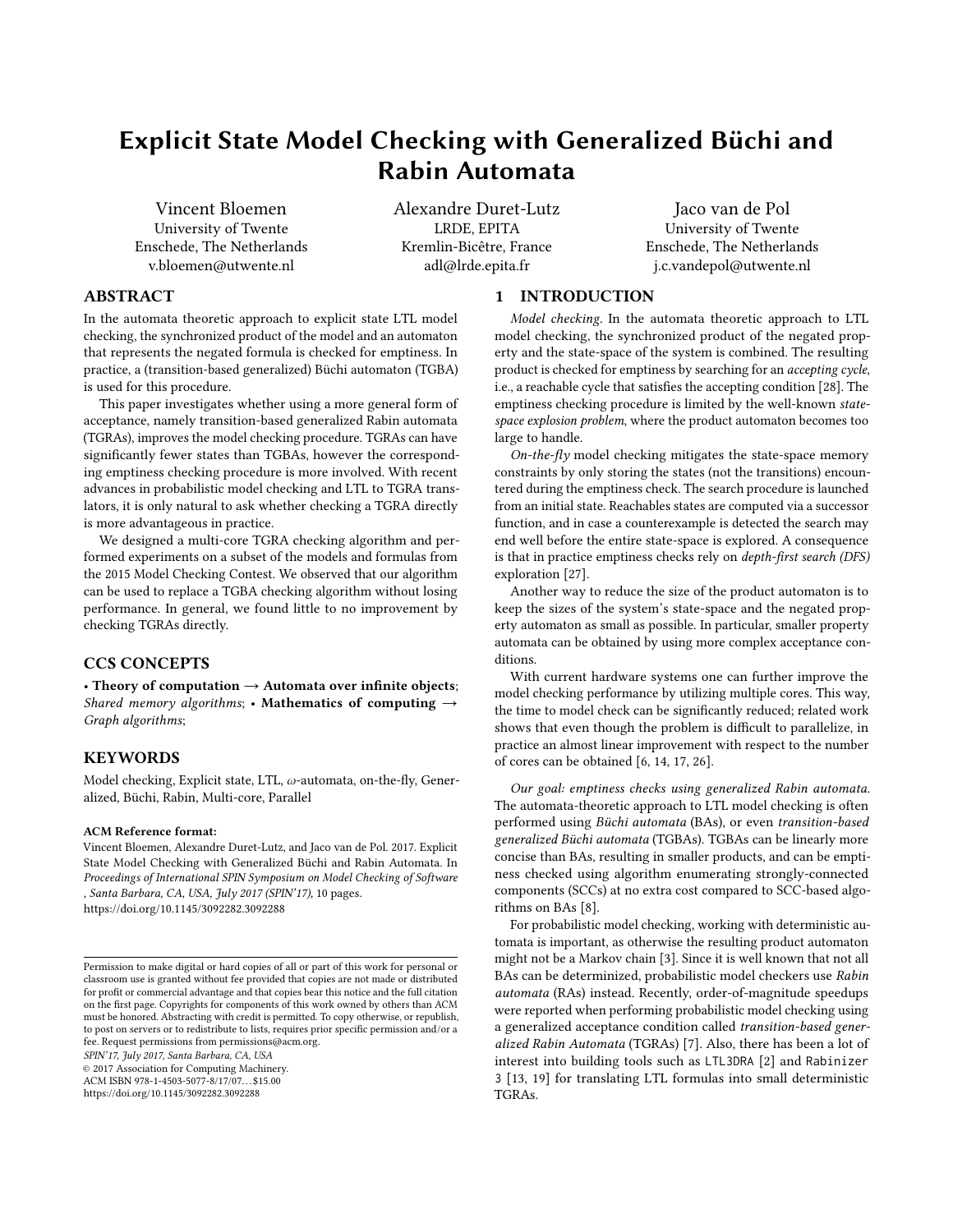SPIN'17, July 2017, Santa Barbara, CA, USA Vincent Bloemen, Alexandre Duret-Lutz, and Jaco van de Pol

Our objective is to study whether the speedups observed with TGRAs in probabilistic model checking also hold for nonprobabilistic explicit model checking. There are plenty of algorithms for checking BAs and TGBAs (both sequentially and multicore) [\[6,](#page-9-3) [14,](#page-9-4) [26,](#page-9-6) [27\]](#page-9-2), however for Rabin acceptance there is only a recent work on a GPU algorithm for checking (non-generalized) RAs [\[29\]](#page-9-11) and a TGRA checking algorithm for probabilistic model checking [\[7\]](#page-9-8).

None of these works address our question: is there any advantage to using transition-based Generalized Rabin Automata (TGRAs) over transition-based Generalized Büchi Automata (TGBAs)? To do so, we introduce a multi-core emptiness-check procedure for TGRAs. We implement it in LTSmin [\[18\]](#page-9-12), and benchmark several modelchecking tasks realized using TGRAs or TGBAs. Note that in our case, the determinism of the automaton is not important.

We should also point out that having an efficient emptiness check for TGRAs has more applications than just model checking, because generalized Rabin acceptance can be thought of as a normal form for any acceptance condition. Such a TGRA emptiness check could therefore be useful to ω-automata libraries such as Spot [\[10\]](#page-9-13) that work with automata using arbitrary acceptance conditions [\[1\]](#page-8-2). Currently,  $\omega$ -automata are converted into TGBAs before being emptiness-checked. A recent tool is LTL3HOA, which produces automata with an arbitrary acceptance condition.

Overview. The remainder of the paper is structured as follows. We provide preliminaries in [Section 2](#page-1-0) and present our algorithm in [Section 3.](#page-2-0) We discuss related work in [Section 4.](#page-5-0) Implementation details and experiments are discussed in [Section 5](#page-5-1) and we conclude in [Section 6.](#page-8-3)

# <span id="page-1-0"></span>2 PRELIMINARIES

We define  $\omega$ -automata using acceptance conditions that are positive Boolean formulas over terms like  $Fin(T)$  (the transitions in  $T$  should be seen finitely often) or  $Inf(T)$  (infinitely often). This convention, inspired from the HOA format [\[1\]](#page-8-2) allows us to express all traditional acceptance conditions, and is similar to the formalism used by Emerson & Lei 30 years ago [\[12\]](#page-9-14) using state-based acceptance.

Definition 2.1 (TELA). A transition-based Emerson-Lei automaton (TELA) is a tuple  $\mathcal{A} = (\Sigma, Q, q_0, \delta, Acc)$  where  $\Sigma$  is an alphabet,  $Q$  is a finite set of states,  $q_0 \in Q$  is the initial state,  $\delta \subseteq Q \times \Sigma \times Q$  is a transition relation, Acc is a positive Boolean function over terms of the form Fin(T) or Inf(T) for any subset  $T \subseteq \delta$ . For a transition  $t \in \delta$  we note  $t^s$  its source,  $t^{\ell}$  its label, and  $t^d$  its destination:  $t = (t^s, t^{\ell}, t^d).$ <br>Puns of  $\mathcal{A}$ .

Runs of  $\mathcal A$  are infinite sequences of consecutive transitions:

$$
\text{Runs}(\mathcal{A}) = \{ \rho \in \delta^{\omega} \mid \rho(0)^s = q_0 \land \forall i \ge 0 : \rho(i)^d = \rho(i+1)^s \}
$$

The acceptance of a run  $\rho$  is defined by evaluating the acceptance condition Acc over  $\rho$  such that:

- Fin( $T$ ) is true iff all the transitions in  $T$  occur finitely often in  $\rho$ .
- $Inf(T)$  is true iff some transitions in T occurs infinitely often in  $\rho$ .

<span id="page-1-1"></span>

Figure 1:  $(\mathcal{A}_1)$  a deterministic transition-based generalized Büchi automaton recognizing GFa  $\wedge$  GFb. ( $\mathcal{A}_2$ ) a nondeterministic transition-based Büchi automaton recognizing FGa.  $(\mathcal{A}_3)$  a deterministic transition-based co-Büchi automaton recognizing FGa.

Let  $\rho^{\ell} \in \Sigma^{\omega}$  be the word recognized by a run  $\rho \in \text{RunS}(\mathcal{A})$ <br>fined by  $g^{\ell}(i) = g(i)^{\ell}$  for all  $i > 0$ . The language of  $\mathcal{A}$  is the set defined by  $\rho^{\ell}(i) = \rho(i)^{\ell}$  for all  $i \geq 0$ . The language of  $\mathcal{A}$  is the set of all words  $\rho^t$  recognized by some accepting run  $\rho$ .

A Transition-based Generalized Büchi Automaton (TGBA) is a TELA where  $Acc = Inf(T_1) \wedge Inf(T_2) \wedge ... \wedge Inf(T_n)$  for some n, meaning that any accepting run has to visit infinitely often one transition from each set  $T_i$ .<br>As an example automate

As an example, automaton  $\mathcal{A}_1$  from [Figure 1](#page-1-1) represents a TGBA for the formula GFa  $\land$  GFb. Here, transitions are labeled by all possible assignments of a and b, i.e., elements of  $\Sigma = {\bar{a}\bar{b}, \bar{a}\bar{b}, \bar{a}\bar{b}, \bar{a}\bar{b}, \bar{a}\bar{b}}$ ,  $\bar{a}\bar{b}$ ,  $\bar{a}\bar{b}$ ,  $\bar{a}\bar{b}$ ,  $\bar{a}\bar{b}$ ,  $\bar{a}\bar{b}$ ,  $\bar{a}\bar{b}$ ,  $\bar{a}\bar{b}$ ,  $\bar{a}\bar{b}$ ,  $\bar{a}\bar{b}$ ,  $\bar{$ ( $\bar{a}$  denotes the negation of  $a$ ), and transitions are also *marked* using  $\bullet$  and  $\bullet$  to denote their membership to the sets used in the acceptance condition. A run of  $\mathcal{A}_1$  is accepted if it visits the two acceptance marks  $\bullet$  and  $\bullet$  infinitely often.

The two automata  $\mathcal{A}_2$  and  $\mathcal{A}_3$  from [Figure 1](#page-1-1) represent the formula FGa using the alphabet  $\Sigma = {\bar{a}, a}$  and different acceptance conditions:  $\mathcal{A}_2$  is a Transition-based Büchi Automaton while  $\mathcal{A}_3$  is a Transition-based co-Büchi Automaton. Both automata are minimal in their number of states and illustrate that allowing Fin acceptance can reduce the size of the automaton. Moreover,  $\mathcal{A}_3$  is a deterministic automaton, whereas no equivalent deterministic BA exists.

A Transition-based Generalized Rabin Automaton (TGRA) is a TELA where Acc has the form  $\bigvee_{i=1}^{n} (\text{Fin}(F_i) \wedge \text{Inf}(I_i^1) \wedge \text{Inf}(I_i^2) \wedge$ <br>A luf(I<sup>f(i)</sup>) for agree values of m and  $\ell = \ell$ .

... ∧ Inf(I<sup>t<sub>i</sub>)</sup>) for some values of n, and  $\ell_1, \ell_2, ..., \ell_n$ . This is a concernation of Pobin acceptance in the sense that in Pobin acgeneralization of Rabin acceptance in the sense that in Rabin acceptance  $\ell_i = 1$  for all *i*. Each conjunctive clause of the form Fin( $F_i$ )∧Inf( $I_i^1$ )∧Inf( $I_i^2$ )∧...∧Inf( $I_i^{F_i}$ ) is called a transition-based<br>generalized Rabin pair (TGBP) generalized Rabin pair (TGRP).

[Figure 2](#page-2-1) depicts a deterministic TGRA  $(\mathcal{A}_4)$  and a nondeterministic TGBA  $(A_5)$ , both representing the property FG(Fa U b).  $\mathcal{A}_4$  is accepting if either  $\bullet$  is visited infinitely often without visiting  $\bullet$  infinitely often, or if  $\bullet$  is visited finitely often and both  $\bullet$  and  $\bullet$  are visited infinitely often. Only one of the two TGRPs has to be satisfied. In this case, by comparing  $\mathcal{A}_4$  and  $\mathcal{A}_5$  we can (again) observe that Fin acceptance aids in both reducing the size of the automaton and causing the automata to be deterministic.

Since generalized Rabin acceptance is just a disjunction of TGRPs, it can serve as a normal form for any acceptance condition. Any acceptance condition can be converted into generalized Rabin acceptance by distributing ∧ over ∨ to obtain a disjunctive normal form, and then replacing any conjunctive clause of the form Fin(F<sup>1</sup>)  $\land$  Fin(F<sup>2</sup>)  $\land \dots \land$  Fin(F<sup>m</sup>)  $\land$  Inf(I<sup>1</sup>)  $\land$  Inf(I<sup>2</sup>)  $\land \dots \land$  Inf(I<sup>E</sup>) <br>by the TGRP Fin( $\downarrow$ <sup>n</sup> F<sup>i</sup>)  $\land$  Inf(I<sup>1</sup>)  $\land$  Inf(I<sup>2</sup>)  $\land \dots \land$  Inf(I<sup>E</sup>) This by the TGRP  $\text{Fin}(\bigcup_{i=1}^n F^i) \wedge \text{Inf}(I^1) \wedge \text{Inf}(I^2) \wedge \ldots \wedge \text{Inf}(I^{\ell}).$  This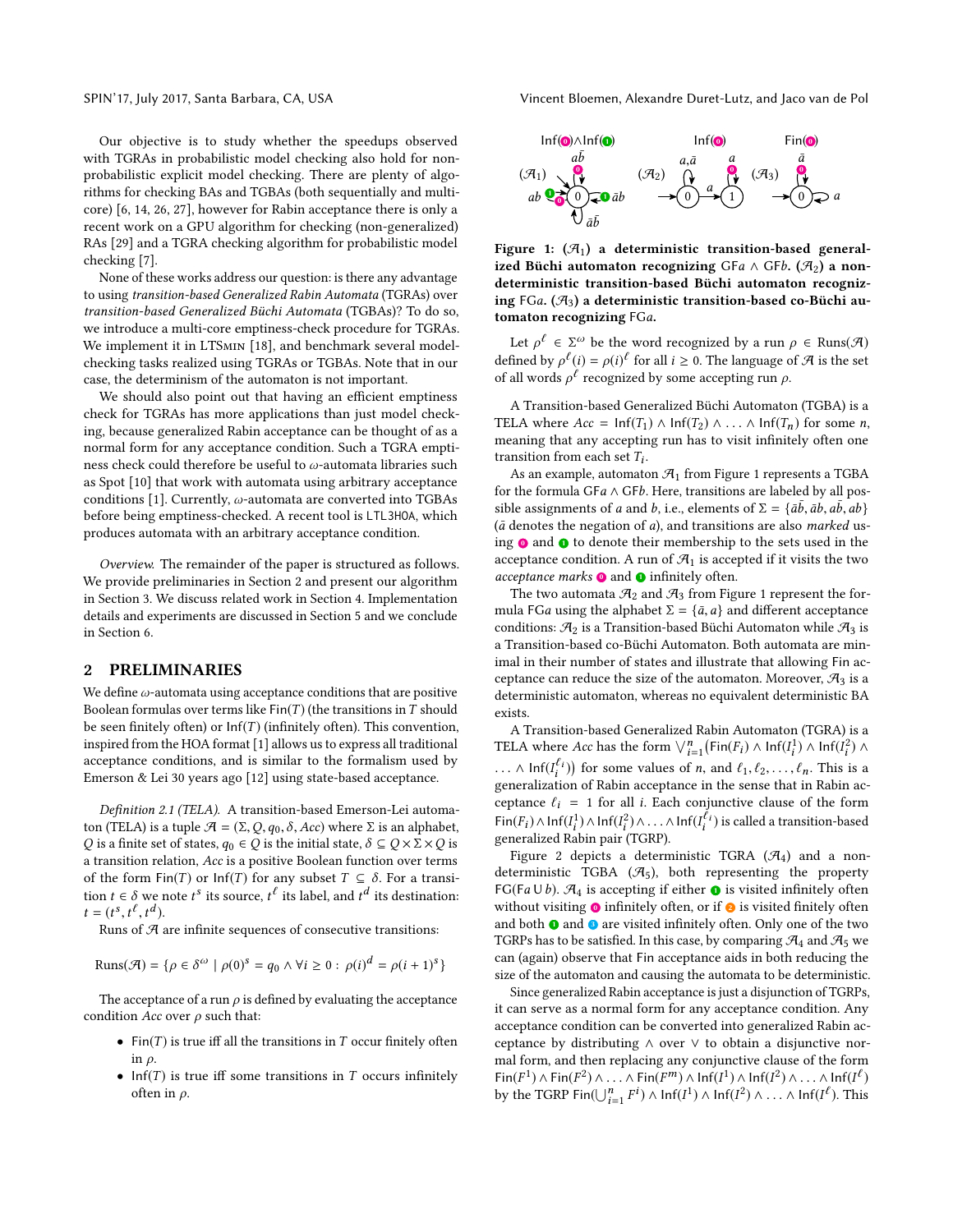Explicit State Model Checking with Generalized Büchi and Rabin Automata SPIN'17, July 2017, Santa Barbara, CA, USA

<span id="page-2-1"></span>

Figure 2: Two automata recognizing  $FG(Fa \cup b)$ . (A<sub>4</sub>) a deterministic transition-based generalized-rabin automaton with two pairs.  $(\mathcal{A}_5)$  a non-deterministic transition-based generalized Büchi automaton.

conversion can be done without changing the transition structure of the automaton; its only downside is that it may introduce an exponential number of TGRPs.

Strongly-connected components (SCCs) are usually defined as maximal with respect to inclusion, but this extra constraint is not always desirable in an emptiness check, where we are just looking for one accepting cycle. We therefore use the terms partial SCC and maximal SCC when we need to be specific.

Definition 2.2 (SCC). Given a TELA of the form  $\mathcal{A}$  =  $(\Sigma, Q, q_0, \delta, Acc)$ , a partial Strongly Connected Component (partial SCC) is a pair  $C := (C_Q, C_\delta) \in 2^Q \times 2^\delta$  with  $C_Q \neq \emptyset$  such that any ordered pair of states of  $C_Q$  can be connected by a sequence of consecutive transitions from  $C_{\delta}$ . We say that C is a maximal SCC if C is maximal with respect to inclusion thus the case where both if  $C$  is maximal with respect to inclusion, thus the case where both  $C_Q$  and  $C_\delta$  cannot be extended. An SCC is called *trivial* if  $C_\delta = \emptyset$ , and hence  $C<sub>O</sub>$  consists of a single state.

In a TGBA with *n* acceptance sets of the form  $\text{Inf}(T_1) \wedge \ldots \wedge$  $Inf(T_n)$ , finding an accepting run boils down to searching for a trace from the initial state to a reachable partial SCC C for which  $\forall_{1 \leq i \leq n}$ :  $T_i \cap C_\delta \neq \emptyset$  holds, i.e., a partial SCC that intersects each acceptance set.

In a TGRA, an accepting run has to satisfy one TGRP. We say that a TGRP Fin(F)∧lnf( $I^1$ )∧lnf( $I^2$ )∧...∧lnf( $I^{\ell}$ ) has an accepting<br>run if there is a trace from the initial state to a reachable partial run if there is a trace from the initial state to a reachable partial SCC C with  $\forall_1 \leq i \leq \ell : I_i \cap C_\delta \neq \emptyset$  and  $F \cap C_\delta = \emptyset$ , i.e., a partial SCC that contains a transition from every lnf set and no transition from that contains a transition from every Inf set and no transition from the Fin set.

Note that in the case of a TGBA, it is always valid to replace the search of a partial SCC intersecting all acceptance sets by the search of a maximal SCC intersecting these sets. However this cannot be done when the acceptance condition uses Fin sets. For instance consider the automaton  $\mathcal{A}_4$  in [Figure 2](#page-2-1) checked against the TGRP Fin( $\odot$ ) ∧ Inf( $\odot$ ): the automaton is a unique maximal SCC that does not satisfy  $\mathbf{O} \cap C_{\delta} \neq \emptyset \land \mathbf{O} \cap C_{\delta} = \emptyset$ . However, those constraints hold on the partial SCC that consists of state 0 and the loop above it. For this reason our algorithm will build partial SCCs that do not include transitions labeled by Fin sets.

#### <span id="page-2-0"></span>3 ALGORITHM FOR TGRA EMPTINESS

In this section we present an algorithm for checking emptiness on TGRAs. We start by splitting up the TGRA acceptance into individual TGRPs, and show how these can be checked.

# <span id="page-2-4"></span>3.1 Checking each Rabin pair separately

Checking TGRAs can be achieved by checking each Rabin pair separately, as shown in [Algorithm 1.](#page-2-2) In case an accepting cycle is found by TGRPAcc, that sub-procedure should report Acc and exit. Thus, in case none of the TGRPAcc sub-procedures report acceptance, the algorithm returns with No\_Acc. We assume that prior to each TGRPAcc call, we have no knowledge on the individual TGRPs and therefore treat them equally and separately. In theory, this assumption may lead to missed opportunities. For example, consider the case where  $TGRP_1 = TGRP_2$ , or even an overlap in the Fin and/or Inf fragments of the TGRPs could be a reason for combining gained information.

<span id="page-2-2"></span>

| <b>Algorithm 1:</b> Checking TGRA by checking each TGRP                                |                                                                                                                                                     |  |  |  |  |
|----------------------------------------------------------------------------------------|-----------------------------------------------------------------------------------------------------------------------------------------------------|--|--|--|--|
| 1 <b>function</b> TGRACheck $(Q, q_0, \text{TGRA} = {\text{TGRP}_1, , \text{TGRP}_n})$ |                                                                                                                                                     |  |  |  |  |
|                                                                                        | 2 $\left\{\n \begin{array}{c}\n \text{for all } i \in \{1, \ldots, n\} \text{ do} \\ \text{IGRPAcc}(Q, q_0, \text{TGRP}_i)\n \end{array}\n\right\}$ |  |  |  |  |
|                                                                                        |                                                                                                                                                     |  |  |  |  |
| 4                                                                                      | return No_Acc // No TGRPAcc call reported Acc                                                                                                       |  |  |  |  |

Parallel TGRA checking. After a TGRPAcc call has finished, the next Rabin pair is selected and a new sub-procedure is started, until all n pairs have been checked. Since we are working in a multi-core environment, we can assign different worker instances to different Rabin pairs. Suppose there are P workers available, we can choose to either use all P workers for checking a single Rabin pair, or we can distribute the workers over the different pairs. By distributing the workers evenly, for *n* Rabin pairs, each pair is checked by  $\frac{p}{n}$ workers.

A disadvantage of this setup is that each of the *n* groups of  $\frac{p}{n}$ n workers processing the same TGRP needs its own copy of the shared data structure. This means that by checking all pairs in parallel, approximately *n* times more memory is required<sup>[1](#page-2-3)</sup>.

However one advantage of checking each pair in parallel is that the total workload can be better spread out over the available workers, i.e., there is less contention in the data structures since the probability of interfering with different search instances is reduced. Another advantage could be that counterexamples may be detected faster in this setting; suppose for example that only the nth pair contains a counterexample, assuming that the counterexample is detected by visiting only part of the state-space, this prevents the complete state-space from being searched  $n - 1$  times.

#### 3.2 TGRP checking algorithm

Throughout this section we consider checking a TGRP with acceptance of the form  $Acc = (F, I = \{I^1, \ldots, I^{\ell}\}).$ 

Abstract idea of the algorithm. The general idea of the algorithm, which we present in [Algorithm 2,](#page-4-0) is to perform an SCC decomposition of the graph without allowing any  $F$  transitions from being part

<span id="page-2-3"></span> $^1\mathrm{All}$  global (shared) data structures have to be copied for the  $n$  pairs, but the memory overhead for the local data structures remains the same.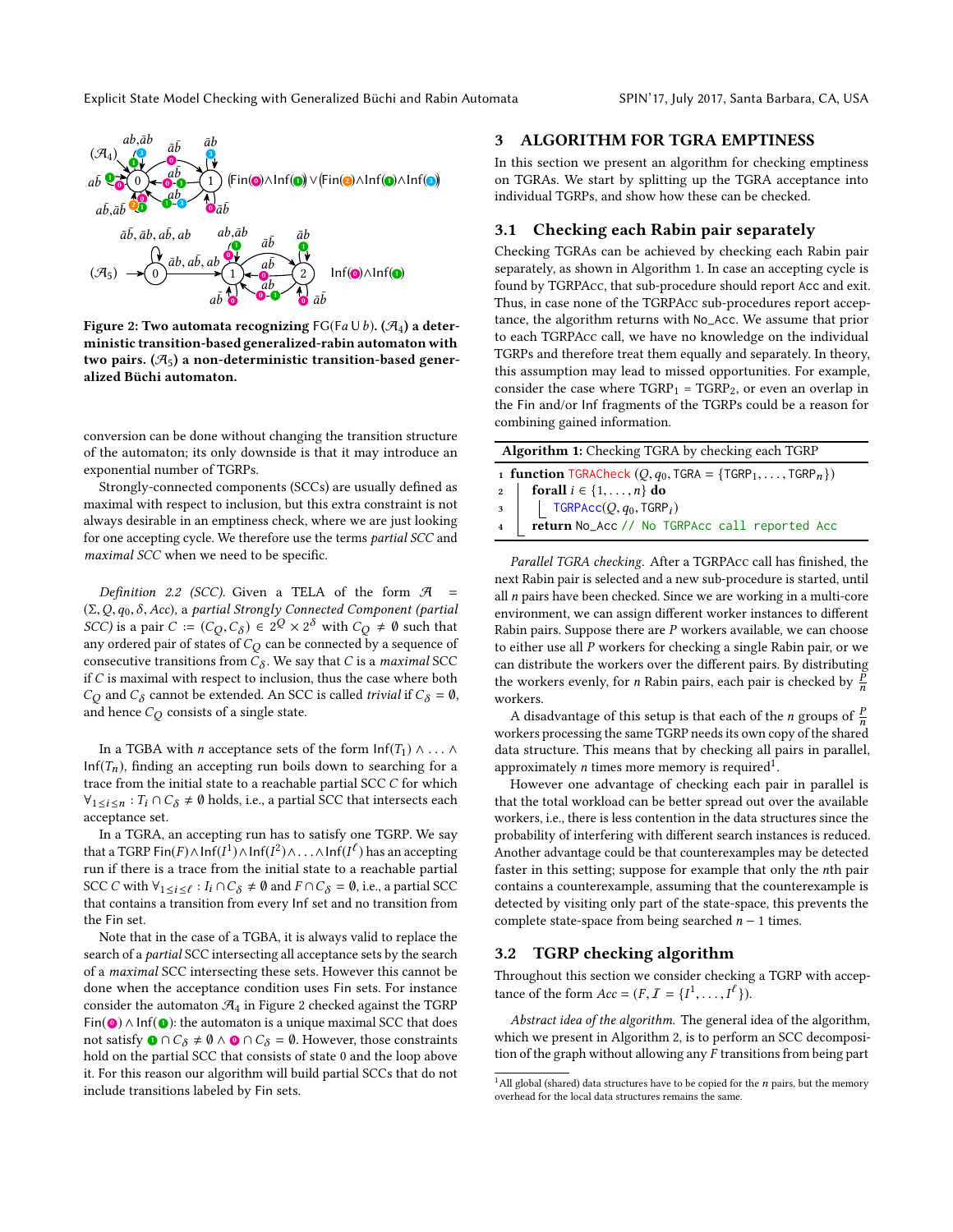of the SCCs. As a result, we obtain SCCs that contain all edges except those in  $F$ . Formally, we have that each SCC  $C$  is a partial SCC of A that is maximal on the TGRP  $\mathcal{A}_{\delta \backslash F} := (\Sigma, Q, q_0, \delta \backslash F, Acc)$ . C is an accepting SCC if  $\forall_1 \leq i \leq \ell : C_\delta \cap I^i \neq \emptyset$ , i.e., C contains transitions such that every  $I^i$  can be visited infinitely often. By transitions such that every  $I^{\prime}$  can be visited infinitely often. By definition of  $\mathcal{A}_{\delta \backslash F}$ , we have that  $C_{\delta} \cap F = \emptyset$ . If C is also reachable from  $\alpha_0$  via transitions from  $\delta$  (including F transitions) it can be from  $q_0$  via transitions from  $\delta$  (including F transitions), it can be reported that a counterexample exists.

Preventing F transitions from being considered. The algorithm detects the aforementioned 'constrained' SCCs in linear time and in an on-the-fly setting, without relying on visiting states multiple times<sup>[2](#page-3-0)</sup>. It does so by performing a constrained SCC decomposition of A from  $q_0$ . Once a transition  $t = (t^s, t^l, t^d) \in F$  is encountered, state  $t^d$  is stored in a so-called Fstates set and t is further disregarded since t cannot appear in any accepting cycle. Once this search is finished, all states are marked as Dead and all SCCs are decomposed on the subgraph  $\mathcal{A}'$ , which is formed by a reachability from  $q_0$  over the transitions  $\delta \setminus F$ . In case a non-trivial SCC contains transitions from all  $I<sup>t</sup>$  sets we have detected a counterexample. Otherwise, we pick a state s from the Fstates set and repeat the same procedure (using  $q_0 := s$ ). For this state s there are two cases:

- (1) s is marked Dead, meaning that it was added to Fstates but it was also reachable in  $\mathcal{A}'$  (without taking any F transitions). Thus, we have already explored this state and can ignore it.
- (2) s is not marked Dead, meaning that s is not part of  $\mathcal{A}'$  and we launch a new SCC decomposition from s.

The search procedure is illustrated in [Figure 3.](#page-3-1) Here, two TGRPs are checked separately. Note that due to the way how  $\bullet$  and  $\bullet$ are located in the automaton, the initial searches for the first and second pair lead to different components. The search for pair 1 detects  $\mathcal{A}'_1 = C_1 \cup C_3$  (avoiding 0) and the search for pair 2 detects  $\mathcal{A}'_2 = C_1 \cup C_2$  (avoiding 0). Consider the search for pair 1, after the initial search it found the Fstates  $u$  and  $t$ . Both have not been explored so suppose that  $u$  is arbitrarily chosen as a 'new' initial state. We assume that the search from  $u$  visits all states in  $C_2^3$  $C_2^3$ . If now the edge is found from v to r, thus from  $C_2$  to  $C_1$ , we must not allow this transition to form a cycle as it would contain the  $\bullet$  mark. Since the search from  $u$  is initiated *after* the search from  $q_0$  is complete,  $r$  is already marked Dead and thus ignored. In fact, even when we allow the search from  $u$  to start before all states in  $C_1 \cup C_3$  are marked Dead it may in the worst case only add redundant explorations. This is because the edge from  $s$  to  $u$  is never really considered as an edge in the SCC decomposition and hence no cycle can be formed with a  $\bullet$  mark.

Data structures. To represent the Fin and Inf fragments of a TGRP, we use a set of accepting marks per transition. We assign a unique mark to each F and  $I^i$  set, for  $1 \le i \le \ell$ , and refer to these<br>marks with Excand  $I^i$ , (and Ly for  $| \cdot |$ ,  $I^i$ ). The complete marks with  $F_M$  and  $I_M^i$  (and  $I_M$  for  $\bigcup_{1 \le i \le \ell} I_M^i$ ). The complete

SPIN'17, July 2017, Santa Barbara, CA, USA Vincent Bloemen, Alexandre Duret-Lutz, and Jaco van de Pol

<span id="page-3-1"></span>

Figure 3: Example of running an emptiness check on an TGRA with two pairs.  $C_1$ ,  $C_2$ , and  $C_3$  represent components (not necessarily strongly connected) that do not contain any transition in the sets  $\bullet$  or  $\bullet$ . Workers doing the emptiness check for the first pair will first explore  $C_1 \cup C_3$ , attempting to find a cycle satisfying  $Inf(Q) \wedge Inf(Q)$  without crossing the  $\bullet$ -transitions leading to  $u$  and  $t$ . If no accepting cycles are found, they will continue their exploration in  $C_2$ , starting in states  $u$  and  $v$ , and ignoring all transitions going back to  $C_1 \cup C_3$ . Workers doing the emptiness for the second pair, will similarly first look for cycles satisfying  $Inf(\mathbf{Q})$  in  $C_1 \cup C_2$ , postponing the exploration of  $C_3$  that is only accessible via a <sup>3</sup>-transition.

set M is thus defined as  $M := \{F_M, I_M^0, \ldots, I_M^\ell\}$ . Each transition<br>t is associated to a set of acceptance marks acc  $\subseteq M$  indicating t is associated to a set of acceptance marks acc  $\subseteq M$ , indicating whether  $t \in F$  or  $t \in I^i$  for  $1 \le i \le \ell$ .<br>We define S as a manning from sta

We define  $S$  as a mapping from states to pairs, consisting of a set of states and a set of marks. Thus  $S(s) = (states, acc)$  and formally,  $S: Q \rightarrow 2^Q \times 2^M$ . By implementing  $S$  with a union-find structure, we can maintain the following invariant at all times:

$$
\forall u, v \in Q \colon u \in S(v).states \Leftrightarrow S(v) = S(u)
$$

This further implies that every state is part of exactly one set of states. In the algorithm, we use  $S$  to associate each state  $u$  to its partial SCC that contains the states  $S(u)$ .states and visits all the marks in  $S(u)$ .acc. S pairs can be combined using a Unite function. We use an example to illustrate  $S$  and the Unite function. Let  $S(u) := \{\{u, w\}, \{\overline{F}_M\}\}\$  and  $S(v) := \{\{v\}, \{F_M, I_M^1\}\}\$ , we can use the limite function to combine the two structures. After call use the Unite function to combine the two structures. After calling Unite $(S, u, v)$  we have  $S(u) = S(v) = \{\{u, v, w\}, \{F_M, I_M^1\}\}\$ while keeping all other mappings the same. For more details on this structure, we refer to Bloemen et al. [\[5\]](#page-9-15). We use an additional function AddAcc to 'add' (the union of) acceptance marks to the set, thus AddAcc( $S$ ,  $v$ ,  $\{I_M^1, I_M^2\}$ ) will ensure that  $S(v)$ .acc becomes  $\{F_M, I_M^1, I_M^2\}$ .<br>The Estate

The Fstates structure is implemented as a cyclic list that contains all states added to the list (by means of Fstates.addState). Fstates.pickState returns a state from the list, in case the list is nonempty. Finally, states are removed from the list by calling Fstates.removeState. For efficient list containment and to avoid duplicated states from being added, we store the list on top of an array, in which the elements point to each other.

<span id="page-3-0"></span> $^2\mathrm{The\ parallel\ search}$  is based on swarmed verification, making it unlikely that states are visited only once in practice, but in theory and in a sequential setting this is not necessary for correctness.

<span id="page-3-2"></span><sup>&</sup>lt;sup>3</sup>Consider for example what happens when there is no path from  $u$  to  $t$ . After the search for  $u$  ends, all reachable states from  $u$  are marked Dead and the search from  $t$ is started. Once it observes a Dead state it will not continue searching that state, hence no redundant states are explored.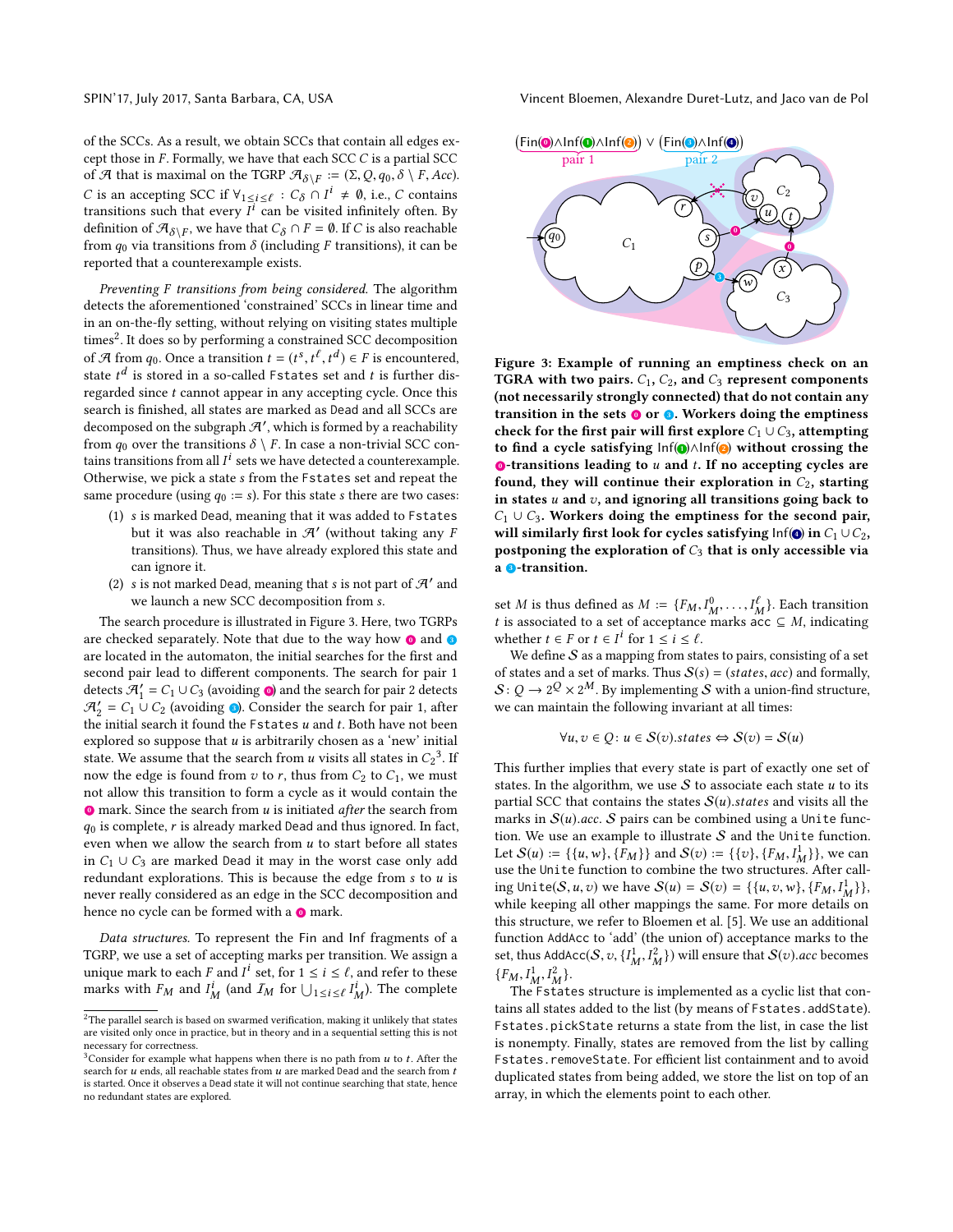Explicit State Model Checking with Generalized Büchi and Rabin Automata SPIN'17, July 2017, Santa Barbara, CA, USA



<span id="page-4-13"></span><span id="page-4-7"></span><span id="page-4-6"></span><span id="page-4-4"></span><span id="page-4-3"></span><span id="page-4-2"></span><span id="page-4-1"></span><span id="page-4-0"></span>

|                | <b>Exposition B.</b> Theorium for the tung a Terra                       |  |  |  |  |  |  |  |
|----------------|--------------------------------------------------------------------------|--|--|--|--|--|--|--|
|                | 1 function TGRPAcc $(Q, q_0, \text{TGRP} = (F_M, \mathcal{I}_M))$        |  |  |  |  |  |  |  |
| $\overline{2}$ | $\forall s \in Q : S(s) := (\{s\}, \emptyset) \text{ // Initialize map}$ |  |  |  |  |  |  |  |
| 3              | Visited:= Dead:= $\emptyset$ // Sets                                     |  |  |  |  |  |  |  |
| $\bf{4}$       | $R := \emptyset$ // Roots stack of (acc, state) pairs                    |  |  |  |  |  |  |  |
| 5              | Fstates := $\{q_0\}$ // Cyclic list of init states                       |  |  |  |  |  |  |  |
| 6              | while $\neg$ Fstates.isEmpty() do                                        |  |  |  |  |  |  |  |
| 7              | $s :=$ Fstates.pickState()                                               |  |  |  |  |  |  |  |
| 8              | if $s \notin$ Dead then TGRPAccRecur $(\emptyset, s)$                    |  |  |  |  |  |  |  |
| 9              | $Fstates$ .remove $State(s)$                                             |  |  |  |  |  |  |  |
| 10             | <b>return</b> // No Acc got reported in the search                       |  |  |  |  |  |  |  |
| 11             | function TGRPAccRecur $(\text{acc}_s, s)$                                |  |  |  |  |  |  |  |
| 12             | Visited := Visited $\cup$ {s}                                            |  |  |  |  |  |  |  |
| 13             | R.push(acc <sub>s</sub> , s)                                             |  |  |  |  |  |  |  |
| 14             | <b>forall</b> $(\text{acc}_t, t) \in \text{succ}(s)$ <b>do</b>           |  |  |  |  |  |  |  |
| 15             | if $t \in$ Dead then continue // Explored                                |  |  |  |  |  |  |  |
| 16             | else if $t \notin V$ isited then // 'New' state                          |  |  |  |  |  |  |  |
| 17             | if $acc_t \cap F_M \neq \emptyset$ then // Avoid F                       |  |  |  |  |  |  |  |
| 18             | $F$ states.add $State(t)$                                                |  |  |  |  |  |  |  |
| 19             | else TGRPAccRecur $(\text{acc}_t, t)$                                    |  |  |  |  |  |  |  |
| 20             | <b>else if</b> $acc_t \cap F_M = \emptyset$ then // Cycle                |  |  |  |  |  |  |  |
| 21             | while $S(s) \neq S(t)$ do                                                |  |  |  |  |  |  |  |
| 22             | $(\text{acc}_r, r) := R.\text{pop}()$                                    |  |  |  |  |  |  |  |
| 23             | Unite( $S, r, R.$ top().state)                                           |  |  |  |  |  |  |  |
| 24             | AddAcc $(S, r, acc_r)$                                                   |  |  |  |  |  |  |  |
| 25             | AddAcc(S, s, acc <sub>t</sub> ) // Add acc <sub>t</sub> to $S(s)$        |  |  |  |  |  |  |  |
| 26             | if $I_M = S(s)$ acc then // Acc. cycle                                   |  |  |  |  |  |  |  |
| 27             | report Acc and exit                                                      |  |  |  |  |  |  |  |
| 28             | if $s = R.\text{top}()$ then // Completed SCC                            |  |  |  |  |  |  |  |
| 29             | Dead := Dead $\cup S(s)$ .states                                         |  |  |  |  |  |  |  |
| 30             | R.pop()                                                                  |  |  |  |  |  |  |  |
|                |                                                                          |  |  |  |  |  |  |  |

<span id="page-4-11"></span><span id="page-4-10"></span><span id="page-4-9"></span><span id="page-4-8"></span><span id="page-4-5"></span>Detailed algorithm. The sequential algorithm for checking a TGRP is presented in [Algorithm 2.](#page-4-0) First, all data structures are initialized in lines [2-](#page-4-1)[5.](#page-4-2) Then, the algorithm continuously picks a state s (initially  $q_0$ ) and calls the TGRPAccRecur procedure. This procedure performs an SCC decomposition, similar to Dijkstra's algorithm [\[9\]](#page-9-16). After the TGRPAccRecur is finished, s is removed from the Fstates list and a new state is picked from the list. If the list is empty, we assume that the complete state-space has been visited and since no Acc was reported, we can conclude that no counterexample exists for this TGRP.

In the TGRPAccRecur procedure, state s is marked as visited and pushed on top of the  $R$  stack, along with the accompanying acceptance set  $acc_s$  (note that since there is no transition to the initial state, the empty set is given in line [8\)](#page-4-3). The R stack can be regarded as an extension to the roots stack from Dijkstra's SCC algorithm [\[9\]](#page-9-16). All successors of s are considered in lines [14-](#page-4-4)[27.](#page-4-5) For each successor  $t$  we consider three cases:

- $t \in$  Dead (line [15\)](#page-4-6), this implies that t has already been completely explored and can thus be disregarded.
- $t$  is unvisited (lines [16](#page-4-7)[-19\)](#page-4-8), meaning that  $t$  has not been encountered yet. If  $t$  is part of the Fin set, we add it to the

Fstates list and ignore it for the current search. Otherwise, we recursively search *t*.

• t is not Dead but it has been visited before (lines [20](#page-4-9)[-27\)](#page-4-5). This implies that there is some state  $r'$  on the  $R$  stack such that  $t \in S(r')$ .states and hence a cycle can be formed. The algorithm then continuously takes the top two states from the  $R$  stack and unites them (and adds the acceptance mark) until  $S(s)$  and  $S(t)$  are the same. Finally, the acceptance marks from  $acc_t$  are added. At line [26,](#page-4-10)  $S(s)$  contains all states in the cycle from s to t and forms a partial SCC.  $S(s)$ is then checked if it contains all Inf acceptance marks. If so, an accepting SCC is found and is reported.

After all successors are explored, the algorithm backtracks. In case s equals the top of the R stack (line [28\)](#page-4-11), s is the last state of the SCC and the entire SCC is marked as being fully explored by marking it as Dead.

<span id="page-4-12"></span>Outline of correctness. We argue that the TGRPAcc algorithm decomposes the TGRP automaton in maximal SCCs when defined over the transitions  $\delta \setminus F$  and that it correctly reports accepting cycles; it reports Acc when a reachable SCC contains a transition from each  $I^i$  sets, for  $1 \le i \le \ell$ , and no transition from F. Due to the conditions of line 17 and 20 for a transition with access  $0 \in \mathbb{R} + \ell$ the conditions of line [17](#page-4-12) and [20,](#page-4-9) for a transition with  $acc_t \cap F \neq \emptyset$ it is not possible to start a recursive call with  $acc_t$  (thus  $acc_t$ )<br>never appears on the *P* stack) nor is it possible to call AddAcc never appears on the  $R$  stack) nor is it possible to call AddAcc with  $acc<sub>t</sub>$  as an argument. All such transitions are 'avoided' and unvisited successors are added to Fstates. We thus conclude that no F transition can be contained in any formed SCC.

Because we do allow and explore all other (non- $F$ ) transitions during the search, assuming a correct SCC algorithm, the acceptance set of each SCC cannot be further extended without also having to include an  $F$  transition.

Since all states that did not get visited were added to the Fstates list, and each state from this list is eventually picked as an initial state, we argue that the complete state-space has been explored after the algorithm terminates on line [10.](#page-4-13)

Complexity. One can observe that every state and transition is visited at most once in the algorithm. The TGRPAccRecur procedure will mark a state as visited and will never be called twice for the same state. The bottleneck of the algorithm becomes maintaining the  $S$  structure. From previous work [\[5\]](#page-9-15) we know that the union-find structure (without tracking acceptance marks) causes the complete algorithm to operate in quasi-linear time. By assuming that  $|M| (= 1 + \ell)$  is a small constant (which can be assumed in practice), tracking the acceptance can be achieved in constant time per modification to the structure, hence the total time complexity is upper bounded by  $O(|M| \cdot |\delta| \cdot \log(|\delta|))$  for each TGRP.

The space complexity is limited by the sizes of the  $R$ ,  $S$ , and Fstates structures.  $R$  may contain up to  $|Q|$  states and acceptance marks in the worst case (by visiting every state in a single path).  $S$ can be implemented as an array of length  $|Q|$  of structs that are of constant size, plus  $|M|$  bits for tracking acceptance, and Fstates can be implemented as an array of  $|Q|$  elements. In total  $O(|Q| \cdot |M|)$ memory is used.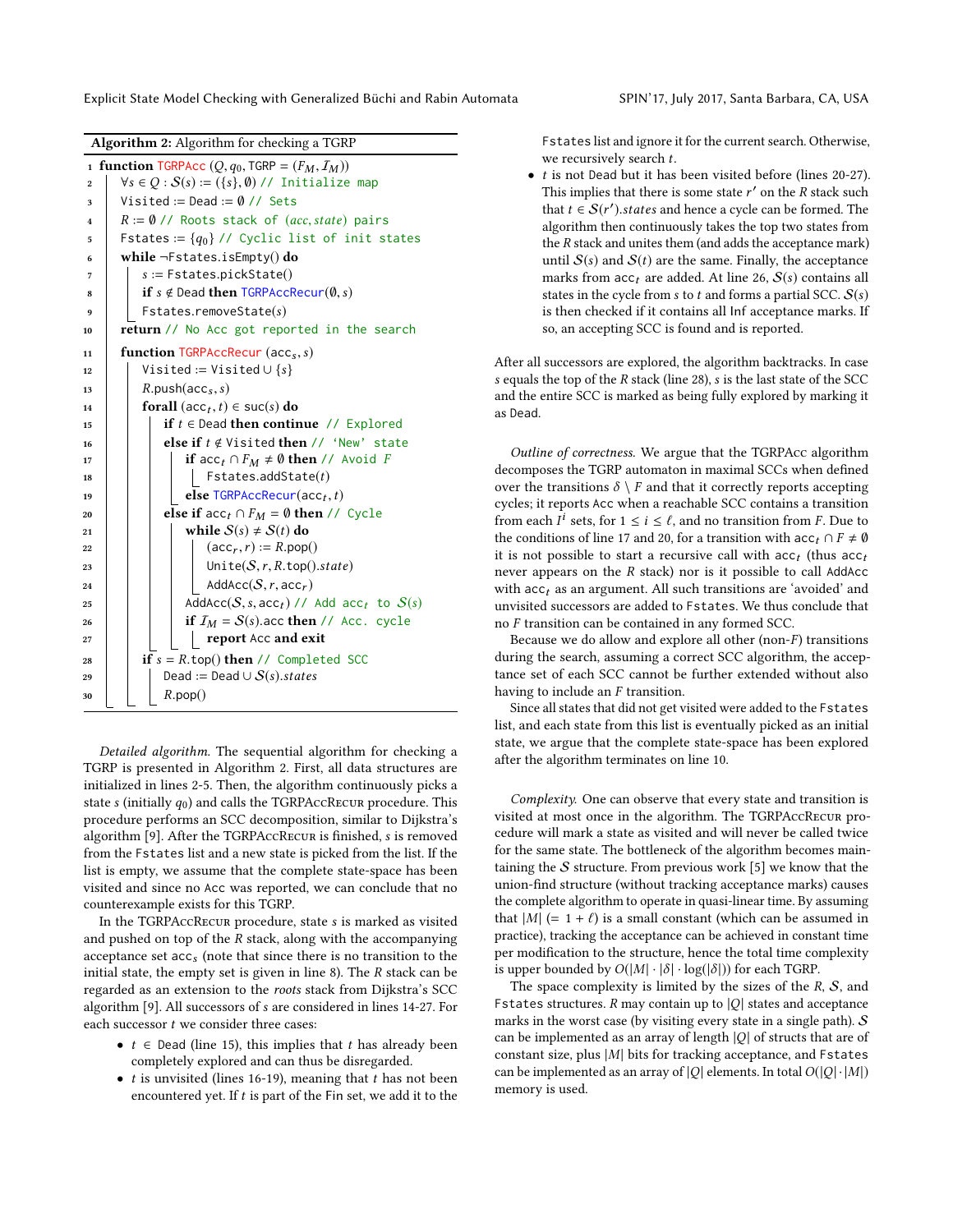Parallel implementation. [Algorithm 2](#page-4-0) can be parallelized by swarming the search instances; by starting multiple worker instances from the initial state and using a randomized successor function to steer the workers towards different parts of the statespace. The TGRPAccRecur function can be seen as an extension to the multi-core SCC algorithm from Bloemen et al. [\[5,](#page-9-15) [6\]](#page-9-3). The key to this algorithm is to globally communicate locally detected cycles. This way, multiple workers can cooperatively decompose SCCs. Additionally, (partly) unexplored states in an SCC are tracked globally and once a worker fully explores a state, none of the other workers have to explore this state again. Once all states of an SCC are fully explored, the entire SCC must be fully explored and thus can be marked Dead.

During Unite procedures, the involved parts of the union-find structure are briefly locked to guarantee correctness. During this locking phase, the acceptance set can be updated atomically without interfering with other parts. This is also implemented in our existing TGBA checking algorithm [\[6\]](#page-9-3).

The Fstates list is implemented by using a fine-grained locking mechanism to add states to the list, such that all states remain on the cycle. The reason for implementing Fstates as a cyclic list becomes clear in the next example. Suppose the Fstates list contains two states,  $u$  and  $v$ . To avoid contention, the algorithm attempts to divide the workload by assigning half of the workers to search from  $u$  and the other half to search from  $v$ . Now, assume that u does not have any successors and a large part of the state-space is reached from  $v$ . If the search from  $u$  completes, we ideally want to let the workers aid in the search from  $v$ . By maintaining Fstates as a cyclic list, without much effort we can check which searches have not been completed yet. The Fstates list is implemented similarly as the cyclic list in the union-find structure, which is discussed in [\[5\]](#page-9-15).

The time complexity of the algorithm is in the worst case increased by a factor  $P$ , for  $P$  workers, since the algorithm tracks a bit per worker instance in the union-find structure. However, in practice we observe an improvement over the sequential implementation. For the same reason the memory complexity is also increased by P, and additionally every worker contains its own R stack. Moreover, as mentioned in [Section 3.1,](#page-2-4) if all TGRPs are checked simultaneously, a copy of the global data structures has to be made for each group of worker processing a different TGRP. As a result, n times more memory is required for these structures in case there are n TGRPs.

# <span id="page-5-0"></span>4 RELATED WORK

Related work on checking Büchi automata. Explicit state on-thefly algorithms for checking can be distinguished in two classes, namely Nested Depth-First Search (NDFS) and SCC-based algorithms. Schwoon and Esparza provide a great overview on these techniques [\[27\]](#page-9-2). The advantage of SCC-based algorithms over NDFS is that they can handle generalized Büchi automata efficiently.

In a multi-core setting, we consider the CNDFS algorithm [\[14\]](#page-9-4) to be the state-of-the-art NDFS-like algorithm. It is based on swarm verification [\[16\]](#page-9-17) and operates by spawning multiple NDFS instances and globally communicating 'completed' parts of the state-space.

SPIN'17, July 2017, Santa Barbara, CA, USA Vincent Bloemen, Alexandre Duret-Lutz, and Jaco van de Pol

For state-of-the-art multi-core SCC-based algorithms, in prior work we showed that the algorithm from Bloemen et al. [\[6\]](#page-9-3) outperforms other techniques and performs similar to the CNDFS algorithm. The algorithm is also based on swarmed searches, and detected partial SCCs are communicated globally and maintained in a shared structure. Notable related multi-core SCC algorithms are the ones from Renault et al. [\[26\]](#page-9-6) and Lowe [\[23\]](#page-9-18).

Related work on checking Rabin automata. As mentioned in [Sec](#page-0-0)[tion 1,](#page-0-0) when checking LTL properties for probabilistic systems, the automaton needs to be deterministic [\[3\]](#page-8-0). Chatterjee et al. [\[7\]](#page-9-8) present an algorithm to check deterministic TGRA conditions in the context of (offline) probabilistic model checking. The idea is to consider each generalized Rabin pair  $(F_i, \{I_i^1, \ldots, I_i^l\})$  separately<br>and for each pair: (1) remove the set of states F, from the state space and for each pair: (1) remove the set of states  $F_i$  from the state space,<br>(2) Compute the maximal and component (MEC) decomposition (2) Compute the maximal end-component (MEC) decomposition, and (3) check which MECs have a non-empty intersection with every  $I_i^j$ , for  $j = 1, \ldots, I_i$ . These sets are then used for computing<br>maximal probabilities. The paper reports significant improvements maximal probabilities. The paper reports significant improvements over checking a degeneralized variant of deterministic TGRAs. They also present improvements for computing a winning strategy in LTL(F,G) games by using a fixpoint algorithm for generalized Rabin pairs. Our algorithm is different in that it operates on-the-fly and in a multi-core setting.

Wijs [\[29\]](#page-9-11) recently presented a on-the-fly GPU algorithm for checking LTL properties for non-generalized deterministic Rabin automata. Here, the choice for (deterministic) Rabin automata, instead of non-deterministic Büchi automata, is motivated by the observations that it can speed up the successor construction and that it can reduce the state space of the cross-product. In that paper, a BFS-based search is used, in particular a variation on the heuristic piggybacking search [\[15,](#page-9-19) [17\]](#page-9-5). This approach is incomplete due to situations referred to as *shadowing* and *blocking*, but these cases can be detected and resolved with a depth-bounded DFS. Our approach differs in that we allow (generalized) TGRAs and do not require repair procedures.

Related work on checking different automata. Emerson and Lei [\[12\]](#page-9-14) show that the emptiness check of an  $\omega$ -automaton with arbitrary acceptance condition is NP-complete. They also present a polynomial algorithm for the case where the acceptance condition is provided as a disjunction of Streett acceptance conditions. Streett acceptance is the negation of Rabin acceptance, a conjunction of Fin(I)∨Inf(F) instances (or equivalent, Inf(I)  $\Rightarrow$  Inf(F)), and Streett acceptance closely relates to fairness checking.

Duret-Lutz et al. [\[11\]](#page-9-20) present a sequential algorithm for checking Streett objectives by performing an SCC decomposition and tracking thresholds to prevent 'rejecting' cycles from occurring in the SCCs. In a multi-core setting, the algorithm by Liu et al. [\[22\]](#page-9-21) performs an initial SCC decomposition and for every SCC a new instance is launched in parallel that ignores certain transitions.

# <span id="page-5-1"></span>5 EXPERIMENTS

#### 5.1 Experimental Setup

All experiments were performed on a machine with 4 AMD Opteron<sup>TM</sup> 6376 processors, each with 16 cores, forming a total of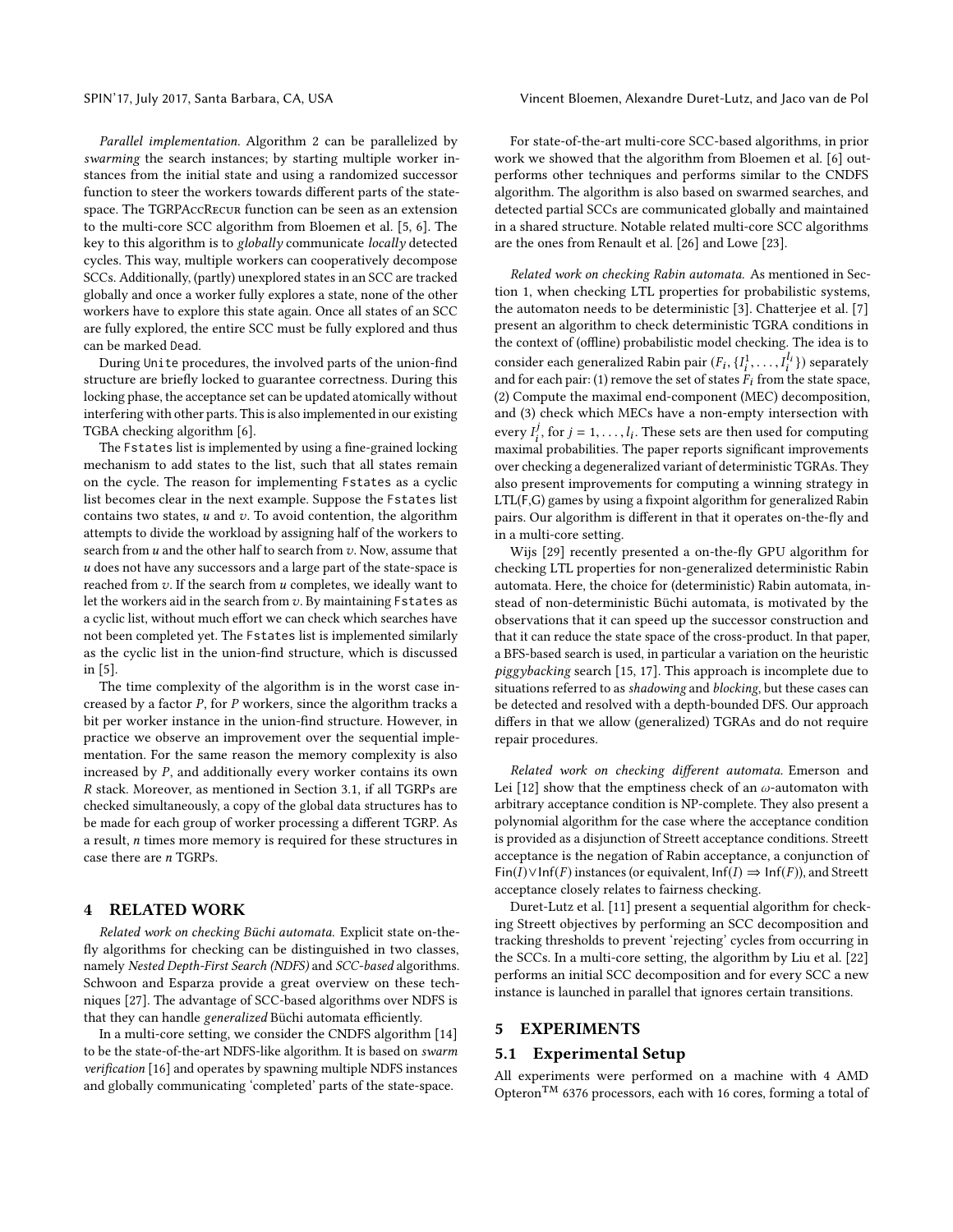Explicit State Model Checking with Generalized Büchi and Rabin Automata SPIN'17, July 2017, Santa Barbara, CA, USA

64 cores. There is a total of 512GB memory available. We performed all experiments using 16 cores.

Implementation. The TGRA checking algorithm is implemented in the LTSmin toolset [\[18\]](#page-9-12). We used several external tools and libraries for generating and parsing the automata:

- Spot v2.3 [\[10\]](#page-9-13). We used some tools from Spot: ltl2tgba for generating TGBAs, and autfilt for converting automata with other accepting conditions into TGRAs.
- cpphoafparser  $v0.99.2<sup>4</sup>$  $v0.99.2<sup>4</sup>$  $v0.99.2<sup>4</sup>$ . We used this library to parse a HOA automaton [\[1\]](#page-8-2) and create an internal representation for LTSmin.
- Rabinizer v3.1 [\[13,](#page-9-9) [19\]](#page-9-10). We used this tool to generate deterministic transition-based generalized Rabin automata.
- LTL3DRA v0.2.4 [\[2\]](#page-8-1). We used this tool to also generate deterministic automata with transition-based generalized Rabin acceptance, but LTL3DRA only supports a subset of LTL, called LTL\GUX in [\[4\]](#page-9-22), which is slightly stricter than the set of LTL formulas where no until (U) operator may occur in the scope of any always (G) operator.
- LTL3HOA  $\vee$ 1.0.1 [\[24\]](#page-9-23)<sup>[5](#page-6-1)</sup>. We used this tool to generate nondeterministic automata with an arbitrarily complex transition-based acceptance. We then used Spot's autfilt --generalized-rabin to convert these automata to TGRAs.

We used the algorithm from Bloemen et al. [\[6\]](#page-9-3) to model check TGBAs, and used the algorithm presented in this paper for checking TGRAs, both are implemented in LTSmin. The algorithms make use of LTSmin's internal shared hash tables [\[21\]](#page-9-24), and the same randomized successor distribution method is used throughout. The shared hash table is initialized to store up to  $2^{28}$  states.

Experiments. We took models and LTL formulas from the 2015 Model Checking Contest [\[20\]](#page-9-25). We restricted this set of over 44,000 pairs of models and formulas to those that do not describe obligation properties [\[25\]](#page-9-26) because using non-Büchi acceptance cannot help producing smaller automata on this class. This selection is further reduced by selecting only the instances where the 'TGRA generators' (LTL3DRA, Rabinizer 3 and LTL3HOA) create TGRAs with at least one non-empty Fin set. Otherwise, a TGRP is the same as a TGBA, and hence the TGBA emptiness check could be used instead. For this selection, we report results on the experiments (118 in total) for which the time to model check using the TGBA checking algorithm is between 1 second and 10 minutes. We remark that this selection is in favor of the TGBA checking algorithm, since all cases where timeouts and memory errors occurred in the TGBA algorithm were filtered out as a result of our selection criteria.

For each pair of model M and formula  $\varphi$  we solved the model checking task  $\mathcal{L}(M \otimes A_{\neg \varphi}) = \emptyset$  using 5 configurations that were repeated 10 times. The configurations were: ltl2tgba using the TGBA checking algorithm, LTL3DRA, Rabinizer 3, LTL3HOA translated to TGRA, and ltl2tgba translated to a TGRA, where the latter four cases used the TGRA checking algorithm introduced in this paper. Every task was run with a timeout of 10 minutes. In total the experiments took approximately 5 days to complete.

All our results and means to reproduce the results are available on [https://github.com/utwente-fmt/Rabin-SPIN2017.](https://github.com/utwente-fmt/Rabin-SPIN2017)

#### 5.2 Main results

The main results of the experiments are presented in [Figure 4](#page-7-0) and are summarized in [Table 1.](#page-7-1) One thing to note is that the results are presented on a log-log scale. The (16-core) experiments for the TGBA checking algorithm are provided on the x-axis and the results for the four TGRP checking experiments are given on the y-axis. The time for each experiment was repeated 10 times and averaged. All TGRAs are checked by considering each TGRP sequentially, i.e., all workers are assigned to the first TGRP and continue to the second pair (if there is one) when the first TGRP is fully explored.

We encountered a couple of errors in the experiments. There were two instances that resulted in a memory error, meaning that too much memory was allocated during the model checking procedure. These errors only occurred for the TGRA checks and were caused by the additional allocation of the Fstates data structure. There are also two instances that resulted in timeouts for some of the configurations. These both contain counterexamples and suggest that having Fin acceptance instead of only Inf can sometimes lead to bad performance for the TGRA checking algorithm.

Comparison with Rabinizer 3 and LTL3DRA. We observe that most of the results for Rabinizer 3 and LTL3DRA (and to some extent also LTL3HOA) are similar to each other. This could be explained by the fact that both translators produce (deterministic) TGRAs that likely do not differ much. We observe that on average, in [Table 1,](#page-7-1) the TGBA checking algorithm performs 19% faster when compared to Rabinizer 3 and 16% faster when compared to LTL3DRA. We highlight a couple of instances.

Arguably the worst performing model is the one at  $(x,y)$  position (116,517) in the top-right scatter plot, meaning that the TGRA checking algorithm took 517 seconds to complete, while the TGBA checking algorithm performed 4.6 times faster. The corresponding TGBA consists of 1 acceptance set and the TGRA is a single pair with a nonempty Fin set and no Inf sets (i.e., a co-Büchi automaton). On further analysis we find that the TGRA even contains fewer transitions, namely  $1.05 \cdot 10^9$  compared to  $1.23 \cdot 10^9$  of the TGBA.<br>However, over 15% of the transitions in the TGBA are part of the However, over 15% of the transitions in the TGRA are part of the Fin set. As a result, the performance deficit is likely caused by the overhead of maintaining the Fstates in the algorithm. This instance can be found in the comparisons with Rabinizer 3 and LTL3HOA as well, with similar results.

A better instance is the one at (9.1,6.3) in the top-right scatter plot. In this case, we also have a TGBA with 1 acceptance set and a TGRA that equals a co-Büchi automaton. While we again have that the number of Fstates forms a significant part of the total number of transitions (15%), the difference here is that the total number of transitions is much smaller. In total, the TGBA has  $1.5 \cdot 10^6$ transitions and the TGRA has  $0.6 \cdot 10^6$  transitions. This significant difference with the previous instance is explained by a costly sucdifference with the previous instance is explained by a costly successor function. We argue that the TGRA checking algorithm takes advantage of the reduced state-space in this instance to outperform the TGBA checking algorithm.

<span id="page-6-0"></span><sup>4</sup>Available on [http://automata.tools/hoa/cpphoafparser.](http://automata.tools/hoa/cpphoafparser)

<span id="page-6-1"></span><sup>5</sup>Available on [https://github.com/jurajmajor/ltl3hoa.](https://github.com/jurajmajor/ltl3hoa)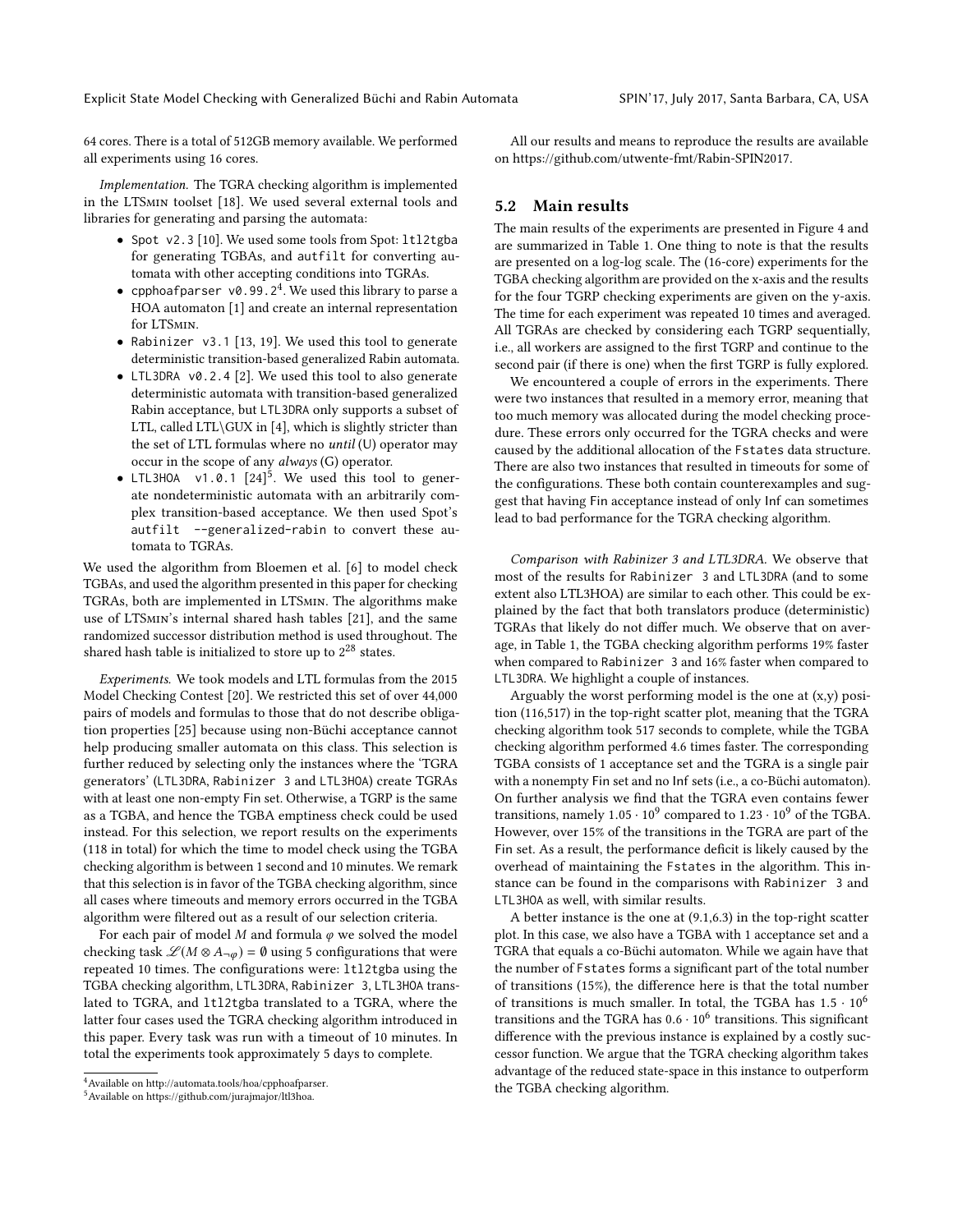<span id="page-7-1"></span>Table 1: Comparison of the geometric mean execution times (in seconds). The numbers between parentheses denote how many times faster the TGBA checking algorithm is compared to the other configuration. We only used the experiments that were checked in all configurations (51 in total, of which 5 counterexamples).

|                                                                                    | LTL3HOA    | LTL3DRA | Rabinizer 3 | TGBA-TGRA                                                                | TGBA |
|------------------------------------------------------------------------------------|------------|---------|-------------|--------------------------------------------------------------------------|------|
| Counterexample                                                                     |            |         |             | 4.19 (0.48)   10.06 (1.14)   11.38 (1.29)   8.53 (0.97)                  | 8.80 |
| No counterexample    10.68 (1.50)   8.30 (1.17)   8.38 (1.18)   7.14 (1.00)   7.12 |            |         |             |                                                                          |      |
| Total                                                                              | 9.74(1.34) |         |             | $\vert$ 8.46 (1.16) $\vert$ 8.64 (1.19) $\vert$ 7.27 (1.00) $\vert$ 7.27 |      |

<span id="page-7-0"></span>

Figure 4: Time (in seconds) comparisons of the TGBA (x-axis) and the TGRA emptiness checks (y-axis), for various LTL to TGRA translations. Each point represents the time to perform an emptiness check using 16 cores, averaged over 10 runs. The TGRA algorithm performed faster for instances below the x=y line.

Comparison with LTL3HOA. We consider a comparison with the automata produced by LTL3HOA different from the previous two discussed configurations, since LTL3HOA produces automata with a generic acceptance that are not necessarily deterministic.

The results show instances that perform very poorly compared to the TGBA checking algorithm, but there are also cases, especially counterexamples, that are solved much faster by the TGRA checking algorithm when the LTL3HOA translator is used.

One remarkable instance is the one at (13.2,1.7) in the top-left scatter plot. The corresponding TGBA is a single-state automaton with one acceptance set, and the TGRA is a single-state automaton with two pairs; one pair with a nonempty Fin set, and the other pair is equal to the TGBA. The TGRA checking algorithm detects the counterexample while still searching in the first pair (the second pair is never considered), thus the co-Büchi acceptance leads to an almost 8 times improvement. The TGRA algorithm visits on average  $62 \cdot 10^3$  unique transitions, while the TGBA version visited 110  $\cdot$  10<sup>6</sup> transitions, more than a 1,000 $\times$  difference. For the TGRA, about half of the transitions were part of the Fin set.

Cross-validation with TGBA seen as TGRA. Since any TGBA can be trivially rewritten into a TGRA with an empty Fin set, we can use this to cross-validate our algorithm. The bottom-right scatter plot of [Figure 4](#page-7-0) shows the results for this comparison. Aside from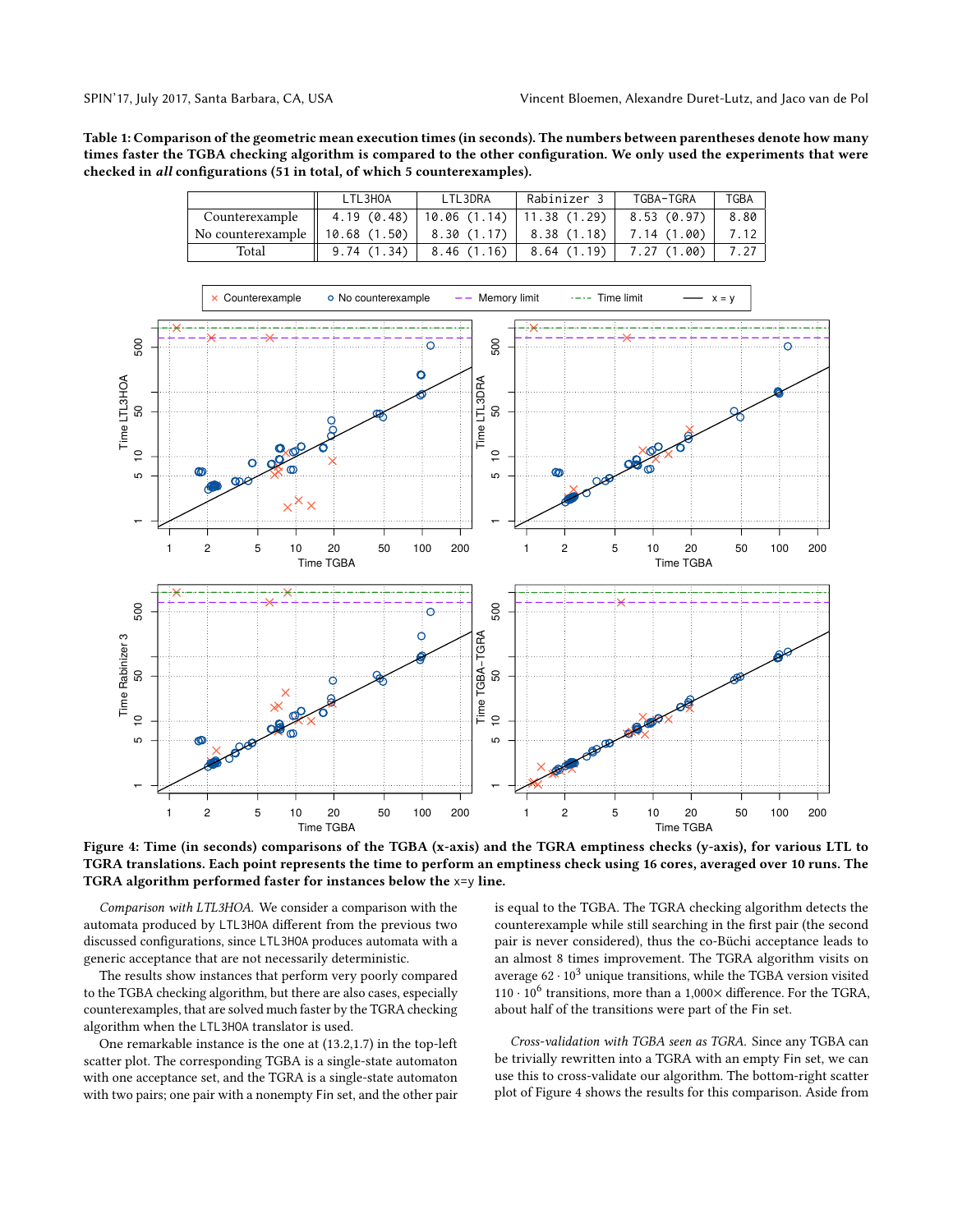<span id="page-8-4"></span>Table 2: Geometric mean sizes of the automata and products. |Aut| denotes the number of states in the LTL automaton, |Pairs| the number of TGRPs in the TGRA, and |States| and |Trans| provide the sizes of the product automaton. We only used data from experiments that without a counterexample and were checked in all configurations (46 in total).

|             | Aut  | Pairs | States              | <b>ITransl</b>       |
|-------------|------|-------|---------------------|----------------------|
| LTL3HOA     | 1.03 | 1.41  | $1.11 \cdot 10^{6}$ | $5.34 \cdot 10^6$    |
|             |      |       |                     |                      |
| LTL3DRA     | 1.02 | 1.02  | $0.78 \cdot 10^6$   | $3.78 \cdot 10^6$    |
| Rabinizer 3 | 1.53 | 1.03  | $0.80 \cdot 10^{6}$ | $3.84 \cdot 10^6$    |
| TGBA-TGRA   | 1.44 | 1.00  | $0.88 \cdot 10^{6}$ | 4.40.10 <sup>6</sup> |
| TGBA        | 1.44 | 1.00  | $0.88 \cdot 10^6$   | $4.40 \cdot 10^6$    |

one memory error (caused by unnecessarily allocating the data structure for Fstates, since there are no Fin sets), there are hardly any differences in the model checking times. It is not too surprising that the results are almost equal, since the TGRA checking algorithm does not have to track any Fstates as there are no Fin transitions in a TGBA. This means that the algorithm reduces to an SCC decomposition that tracks the acceptance marks, which is almost equal to the TGBA checking algorithm that we used to compare with.

We can avoid allocating memory for the Fstates data structure in case there are no Fin sets in the TGRA. Then, this TGRA emptiness check can be used instead of the TGBA emptiness check as there is no reason to keep both algorithms if they perform equally.

#### 5.3 Additional results

Sizes of the automata and products. [Table 2](#page-8-4) summarizes information on the state-spaces from the experiments that do not contain a counterexample (thus the complete state-space is explored). One can see that the number of states and transitions in the product automata is, on average, smaller for the LTL3DRA and Rabinizer 3 versions compared to TGBA.

We observe that while the Rabinizer 3 TGRAs generally tend to have a larger | Aut | compared to TGBAs, but the product automata are smaller on average, indicating that determinism can help to reduce the state-space of the product automaton. Interestingly, while LTL3DRA also produces deterministic automata, it produces both the smallest LTL automata and the smallest product automata.

The product automata from LTL3DRA and Rabinizer 3 are generally smaller than those from TGBAs. If the TGRA checking algorithm would be improved to be (almost) as efficient as a TGBA checking one, there would be no reason to keep using TGBAs instead of TGRAs.

Checking TGRPs in parallel. In a number of cases we observe that the TGRA consists of 2 TGRPs (we have not encountered an instance that contained more than two pairs). In [Section 3.1](#page-2-4) we suggested that these pairs could be checked in parallel instead of sequentially. We performed experiments to compare the two. In the case for products without counterexamples, there was no observable difference. In case there were counterexamples, the results varied more, but there does not seem to be a clear winner. Because the 'parallel' version does allocate significantly more memory (the memory consumption was almost doubled), we prefer checking

the TGRPs sequentially. Future work that checks more complicated TGRAs may suggest reasons for choosing the alternative approach.

Scalability. Our existing TGBA checking algorithm [\[5,](#page-9-15) [6\]](#page-9-3) achieves good scalability when increasing the number of workers, at least up to 64 cores. Initial experiments for the TGRA checking algorithm showed similar improvements, but the performance improvement starts to drop when increasing beyond 16 cores. The bottleneck of the algorithm is most likely caused by inserting and selecting states from the Fstates list. Future work could investigate whether the Fstates list can be further improved, or point out whether the bottleneck is a structural problem in the algorithm.

# <span id="page-8-3"></span>6 CONCLUSION

We introduced a multi-core, on-the-fly algorithm for explicit checking of emptiness on TGRAs. We showed that the algorithm is efficient in the sense that every state and transition only has to be visited once and reduces to an SCC decomposition in case there are no Fin sets in the TGRA.

Experiments show that, in general, a TGBA checking algorithm outperforms our new algorithm. This seems to be true in particular for cases where a large proportion of the product state-space is part of a Fin set for the TGRA. In general we conclude that using TGRAs is not advantageous over TGBAs for checking emptiness, when using our algorithms.

Our experiments do suggest that using TGRAs for emptiness checks is advantageous in some scenarios. The product automaton for a TGRA is on average smaller than that of a TGBA, in particular when deterministic LTL to TGRA translators are used (LTL3DRA and Rabinizer 3). The results also suggest, presumably as a consequence, that our algorithm can outperform a TGBA checking algorithm if the successor computation procedure is a costly operation. The TGRA checking algorithm also seems beneficial in instances where only a small fraction of the state-space is part of a Fin set. Finally, the TGRA checking algorithm can be used as a replacement for a TGBA checking one, since the performance on checking TGBAs is practically equal.

Future work includes further improving the TGRA checking algorithm (there are several variations possible), performing additional experiments, and comparing this technique (in different contexts) with related work. Perhaps a preprocessing step could suggest when the algorithm should be applied on a TGRA and when on a TGBA. Another direction for future work is to investigate a variation of the proposed algorithm to check fairness or Streett automata.

# ACKNOWLEDGMENTS

We thank the anonymous reviewers for their helpful comments. This work is supported by the 3TU.BSR project.

#### REFERENCES

- <span id="page-8-2"></span>[1] T. Babiak, F. Blahoudek, A. Duret-Lutz, J. Klein, J. Křetínský, D. Müller, D. Parker, and J. Strejček. The Hanoi Omega-Automata Format. In Proc. of CAV'15, vol. 9206 of LNCS, pp. 479–486. Springer, 2015.
- <span id="page-8-1"></span>[2] T. Babiak, F. Blahoudek, M. Křetínský, and J. Strejček. Effective Translation of LTL to Deterministic Rabin Automata: Beyond the (F,G)-Fragment. In Proc. of ATVA'13, pp. 24–39. Springer, 2013.
- <span id="page-8-0"></span>[3] C. Baier and J.-P. Katoen. Principles of Model Checking. The MIT Press, 2008.